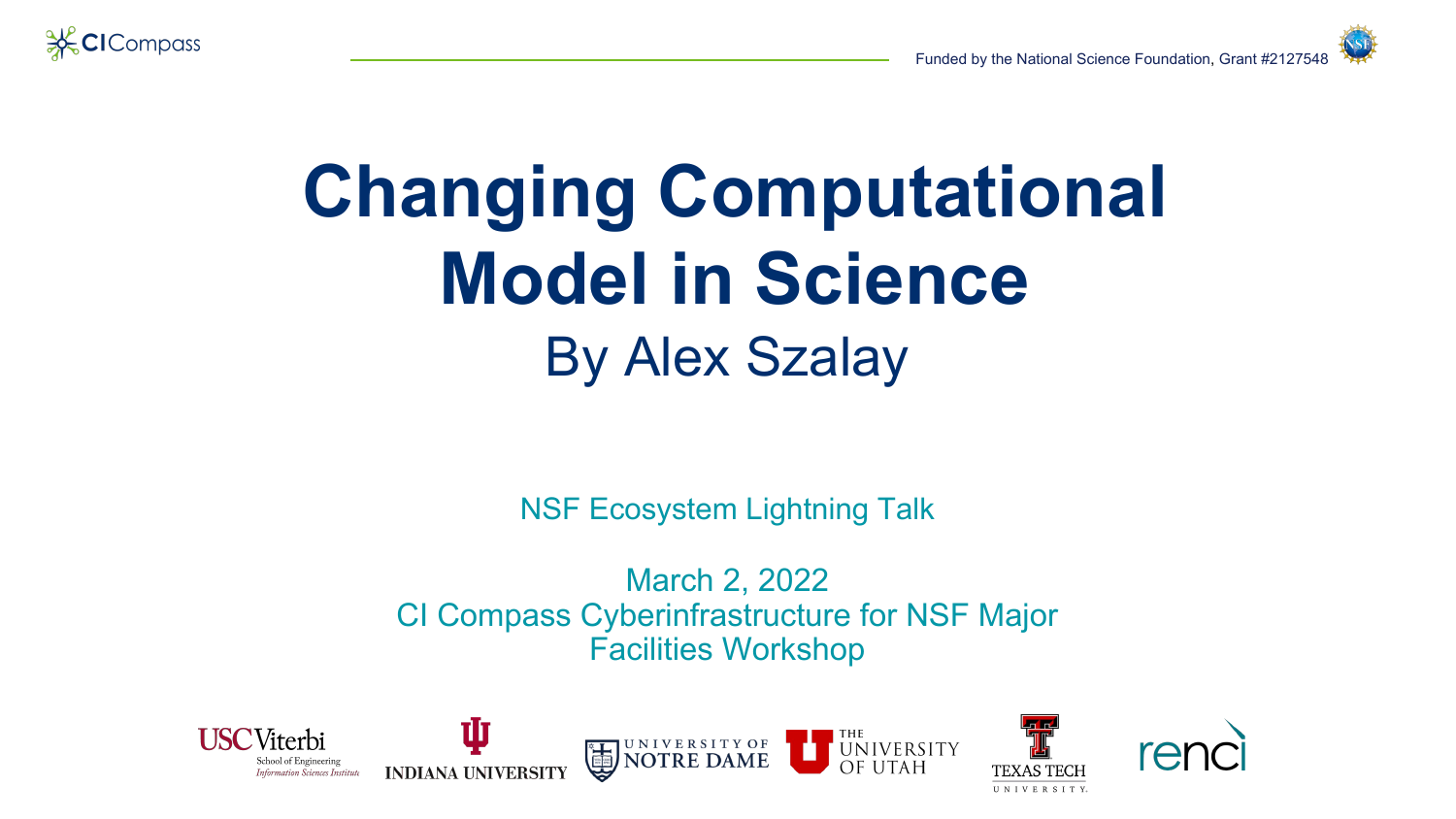## Changing Computational Model in Science

ALEX SZALAY

JOHNS HOPKINS

Institute for Data Intensive Engineering and Science **idies**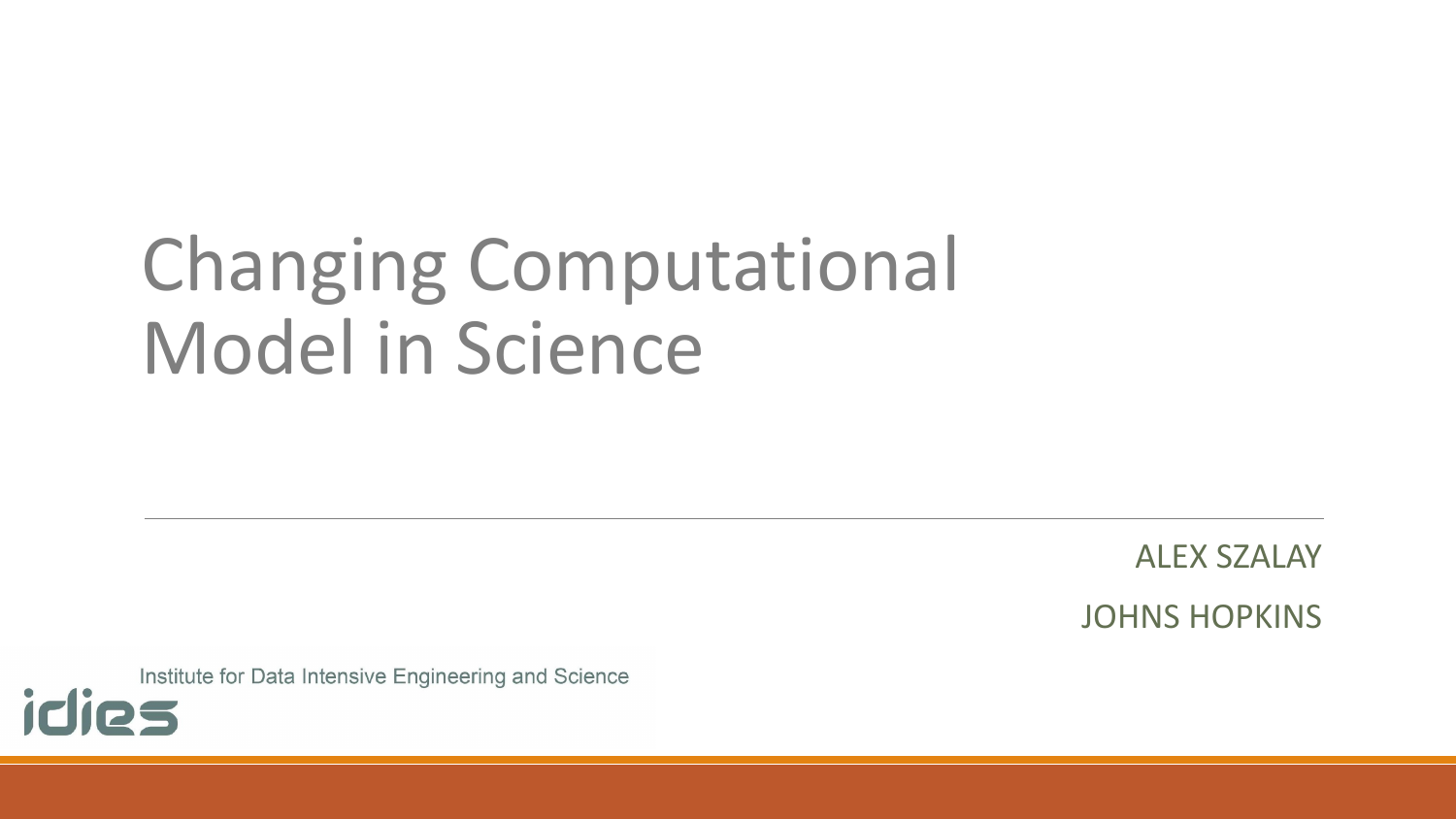## The Emergence of Big Science

- We are moving from the era of "manual production" of scientific data in small-scale experiments to the "industrial revolution" of Big Science
- 1920s : Small experiments done by individuals, small groups, slowly growing
- 1960- : Big Science projects, costing \$1B+, take decades, very risk-adverse, data have much longer lifetimes

**Van der Graaf -> Cyclotron -> Synchrotron -> National Labs**

### **This is a big difference**

- Past: Experiments rapidly followed one another, data sets had a short lifetime
- Today: Big Science experiments (LIGO, LHC, SKA, LSST, OOI, NEON,…) may not be surpassed by another in our life

*The data is here to stay (for decades)…*

 **LHC ☺**

SSC  $\ddot{\approx}$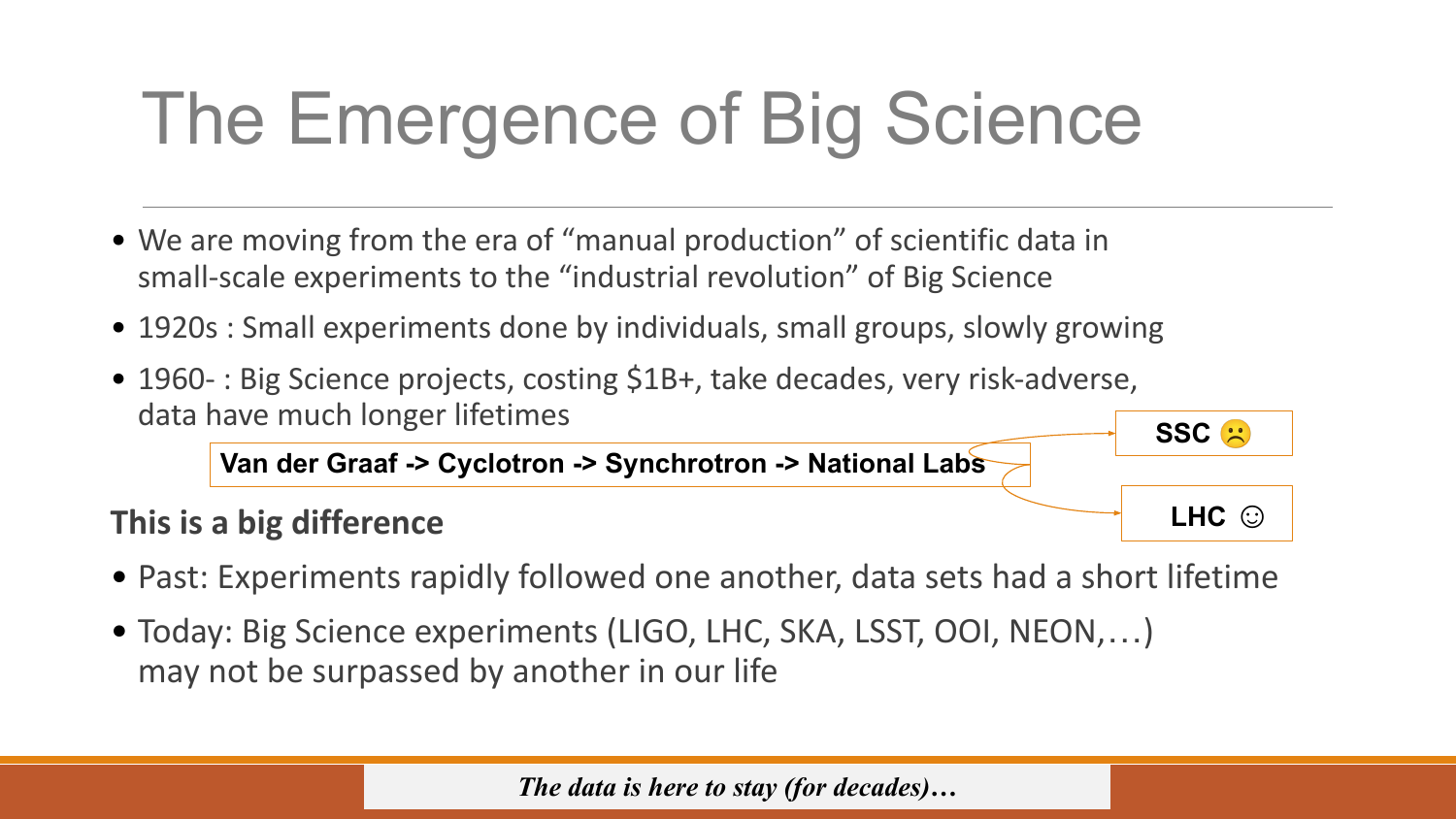## Today's Science Environment

- For a long time science was bimodal, small PI projects vs Big Science
- It is changing again today more in the **middle**
	- NSF Mid-Scale projects, NIH U01, private collaborations, public-private partnerships (Sloan Digital Sky Survey, PFS, Human Genome …)
	- Typically: create a unique instrument, use cutting edge technology, take risks, push budgets to the limit (and beyond) to maximize science, generate large amounts (petabytes) of data
	- Enormous fresh energy liberated!
	- At the "sweet spot" for science
	- Do computations on a shoestring
	- Good example is the Event Horizon Telescope
	- Generally: **computations will be done whereever it is the cheapest**

*In this new model computations are done opportunistically*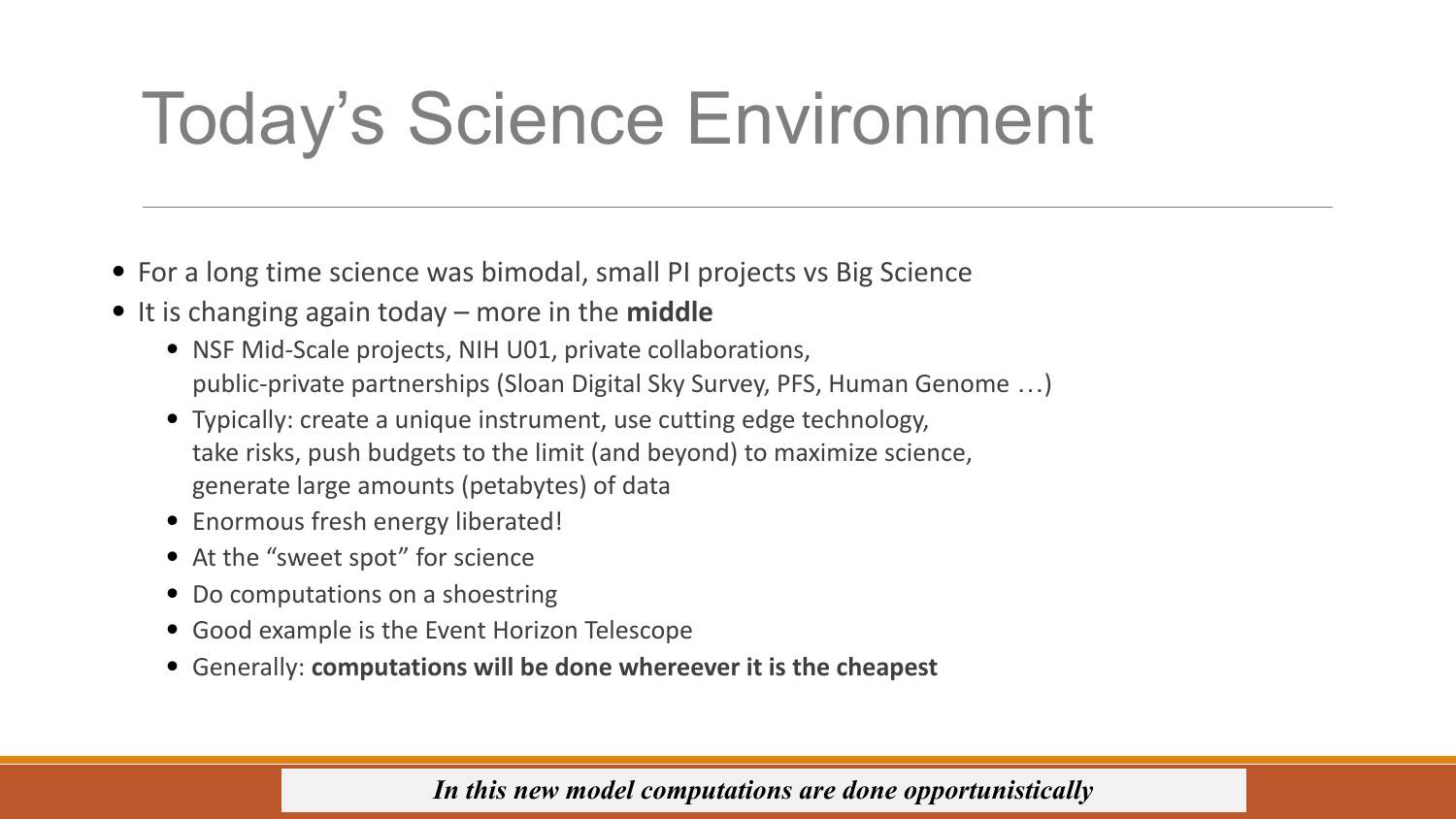## The Open Storage Network

- Science needs a robust cyberinfrastructure with 3 pillars:
	- Computing Capabilities
	- Fast Networking
	- Data-Intensive Infrastructure (still largely missing)

#### • There is a serious **impedance mismatch**

- In the storage layer disk-to-disk transfers are still much slower than the network bandwidth
- OSN idea: build an inexpensive standard appliance
	- Open software stack centrally managed, built on microservices
	- Ultra-simple, industry standard API: S3 object store
	- Plug into the 100G Internet2 backbone in the DMZ
- 8 nodes deployed, extensive testing, system functional/in use



#### *OSN can solve the continental impedance problem*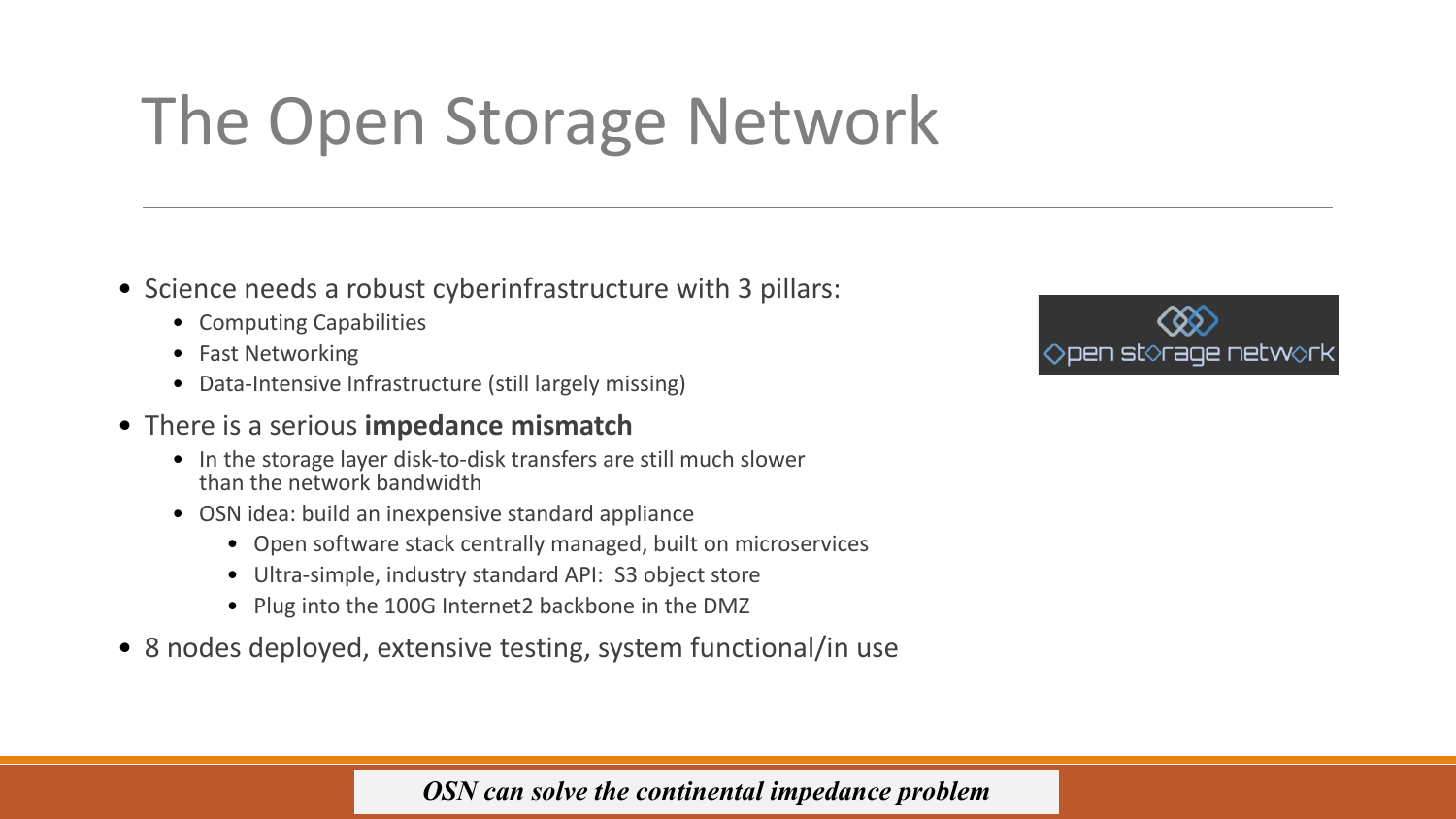### Midscale: the "First Meter" Problem

- High throughput instruments have an impedance problem
	- Both for data rate (few TB/min), and data volume (PB)



*This task will be here even when everything will move to the cloud!*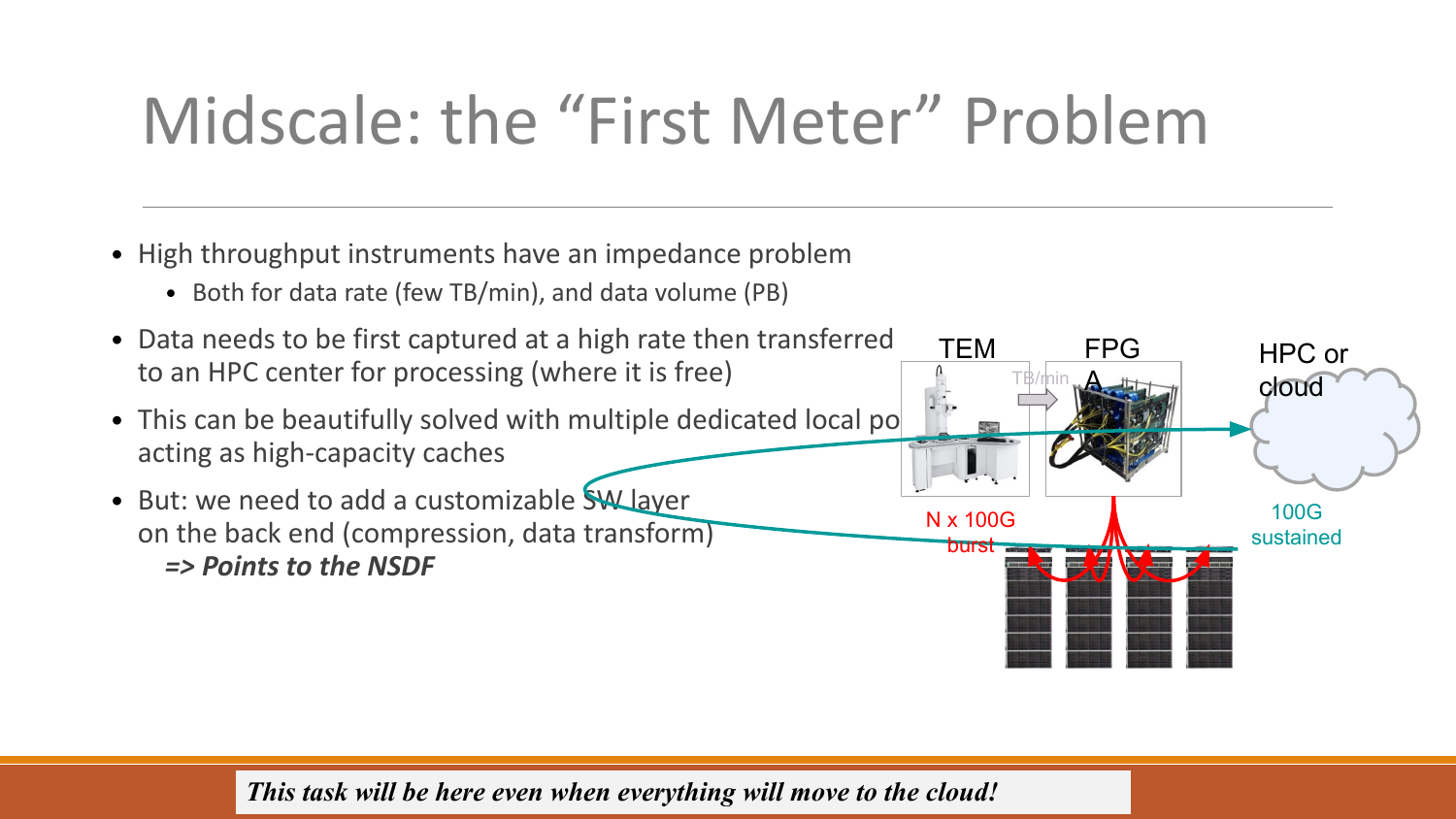# Evolving Data Analysis

• The evolution of the music industry is a good example:





*We are in between today, as keeping data in the cloud costs too much*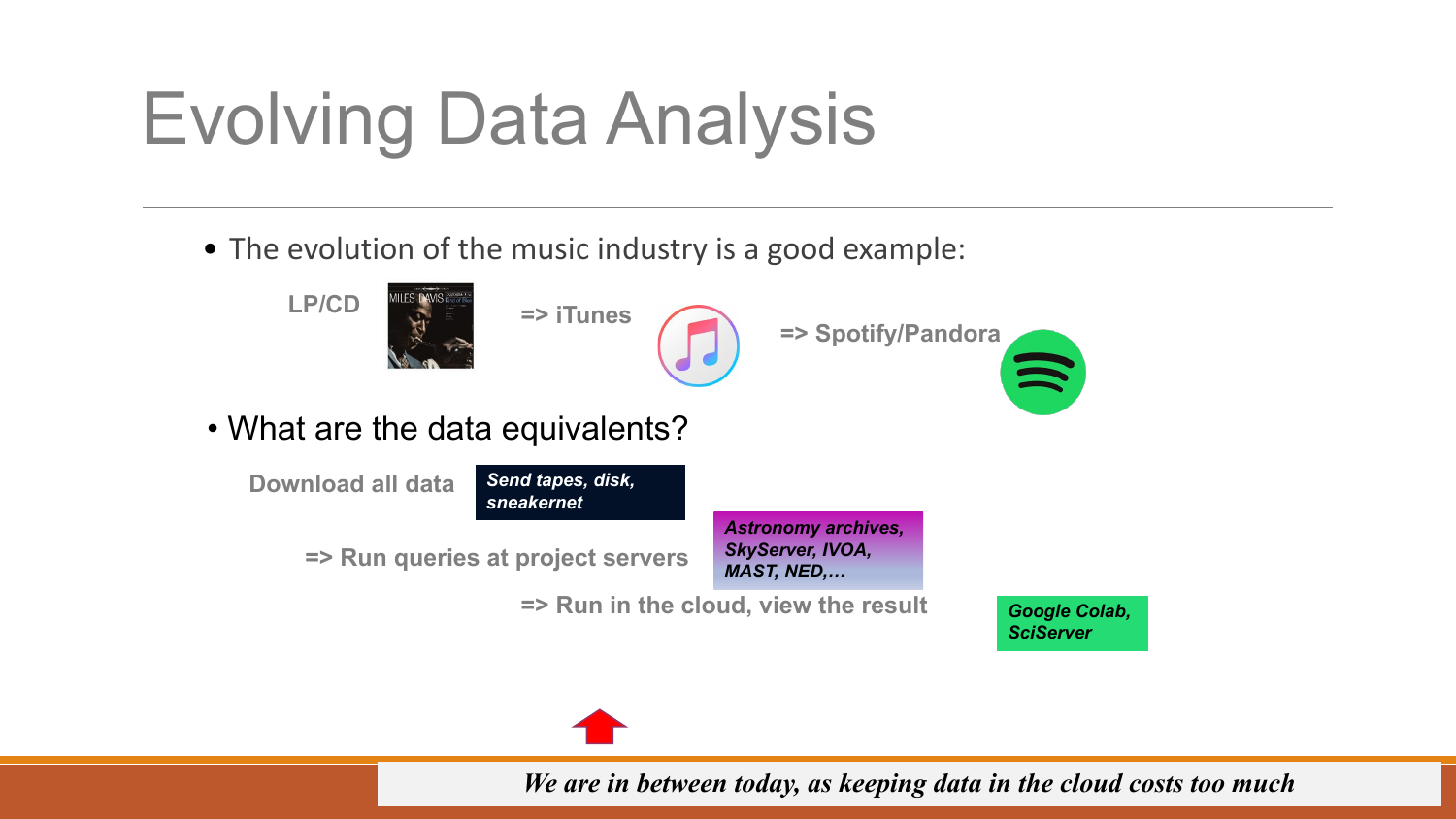# Recent Key Data Projects at JHU

#### **Leapfrog – "non-incremental"**

- (2001-) Sloan Digital Sky Survey (SDSS) **4.2B web hits, 660M SQL queries, 10M casual users, 10K papers, 500K citations**
- (2006- ) JHU Turbulence database (JHTDB) **~0.75PB of data, 181 trillion data points delivered to the world**
- (2016- ) AstroPath **1000-fold increase** in data for cancer immunotherapy, **16 Trillion pixels, 500M cells in a spatial cell atlas**
- (2017- ) POSEIDON: building **the world's largest** ocean circulation model, **2.5PB of data on its way**









*Building on SDSS we are able to create unique leapfrog projects over and over*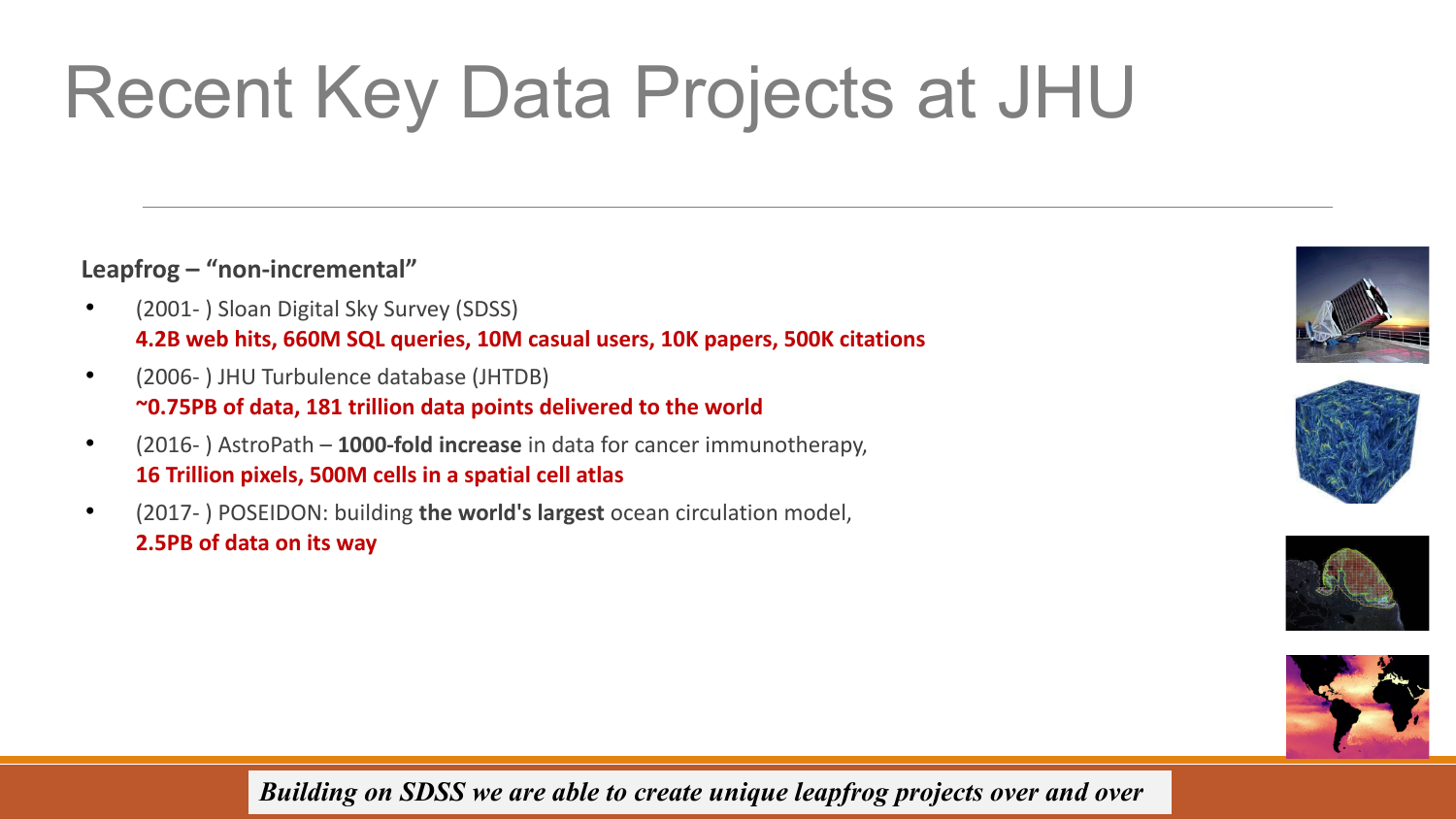### Commonalities

- Data too large to store in multiple versions or multiple places (other than for redundancy)
- Need to support rapid failover
- Support multiple access patterns
	- on-the-fly visualizations
	- interactive Jupyter access
	- large scale-out computations
- Many data transformations and transfers present
	- quick look viz/Jupyter need low latency
	- data ingest and cloud scale-out must have high sequential streaming throughput

*Many of these transformations can be implemented using the NSDF approach*